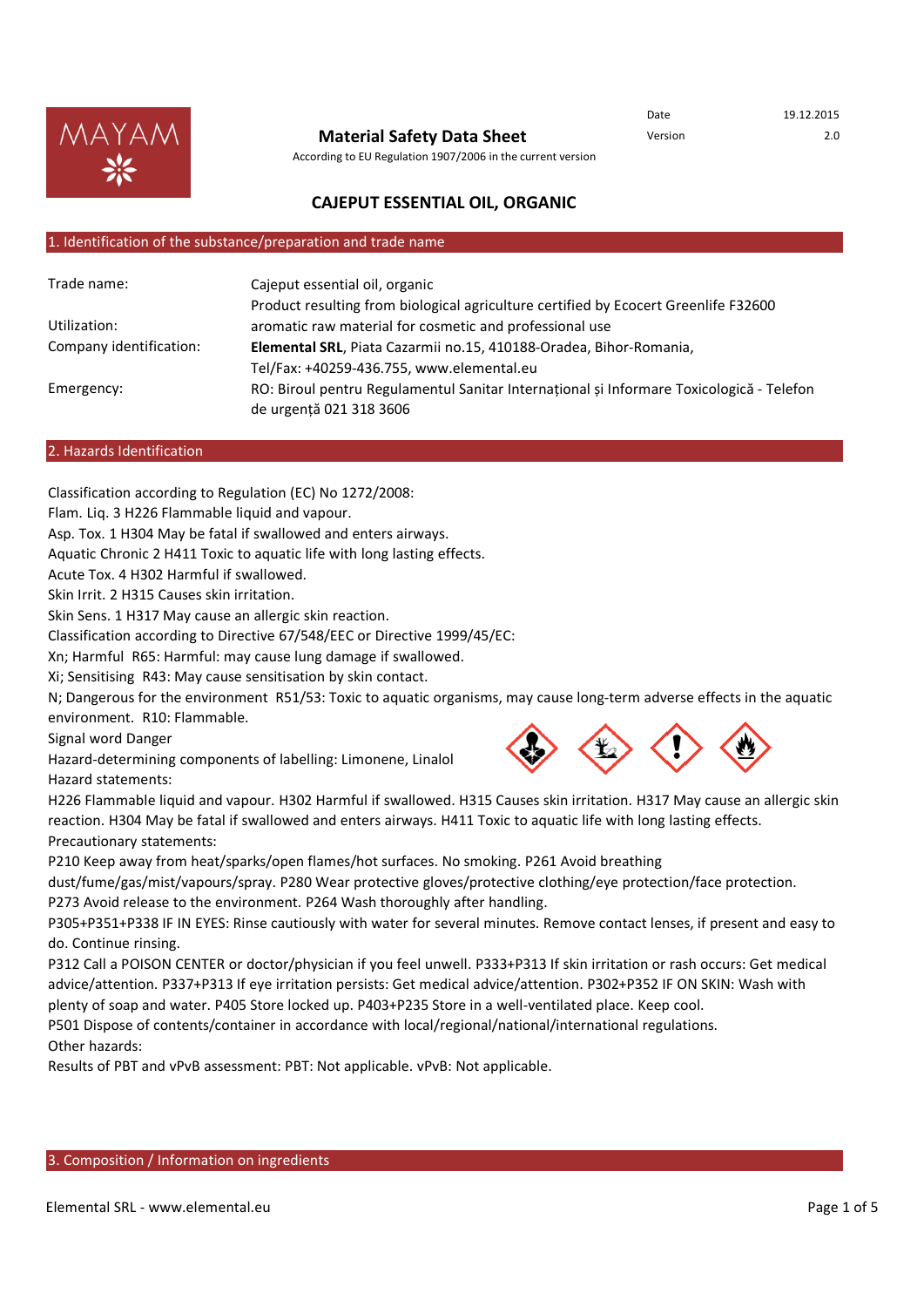

**Material Safety Data Sheet** Version 2.0

Date 19.12.2015

According to EU Regulation 1907/2006 in the current version

## **CAJEPUT ESSENTIAL OIL, ORGANIC**

INCI-name: CAS-number: 85480-37-1 EINECS-no: 287-316-4 Dangerous components: Melaleuca Leucadendron Cajaputi Oil Substance: CNS, Complex natural substance (100% pure and natural), Essential Oil from organic agriculture Cineols <= 70% CAS: 470-82-6 EINECS: 207-431-5 R10 Flam. Liq. 3, H226 Alpha terpineol <= 12% CAS: 98-55-5 EINECS: 202-680-6 Xi R36/38 Skin Irrit. 2, H315; Eye Irrit. 2, H319 d-Limonene (p-Mentha-1,8-diene) <= 7% CAS: 5989-27-5 EINECS: 232-433-8 Index number: 601-029-00-7 RTECS: GW 6360000 Xn R65 Xi R38 Xi R43 N R50/53 R10 Flam. Liq. 3, H226 Asp. Tox. 1, H304 Aquatic Acute 1, H400; Aquatic Chronic 1, H410 Skin Irrit. 2, H315; Skin Sens. 1, H317 Linalool  $\leq$  5% CAS: 78-70-6 EINECS: 201-134-4 RTECS: RG Xi R38 Skin Irrit. 2, H315

#### 4. First Aid

| After excessive inhalation:   | Move exposed person to fresh air. Keep the person warm and at rest. Call a doctor in case<br>of persistence or worsening of adverse health effects. If unconscious, place the person in<br>recovery position and call a physician immediately. Ensure good air circulation.                                                                                                                                                                     |
|-------------------------------|-------------------------------------------------------------------------------------------------------------------------------------------------------------------------------------------------------------------------------------------------------------------------------------------------------------------------------------------------------------------------------------------------------------------------------------------------|
| First aid after Skin contact: | Remove contamined clothing. Rinse affected area with plenty of water. Contact a physician<br>if symptoms persist.                                                                                                                                                                                                                                                                                                                               |
| First aid after Eye contact:  | Immediately flush eyes with plenty of water, occasionally lifting the upper and<br>lower eyelids. Check for and remove any contact lenses. Continue to rinse for at least 15<br>minutes. Get medical attention if irritation occurs.                                                                                                                                                                                                            |
| First aid after Ingestion:    | Rinse mouth with water. Drink 0,2 Ltr of water. Move exposed person to fresh air. Do not<br>induce vomiting unless directed by medical personnel. If vomiting occurs, keep head down<br>to prevent the passage of vomit into the lungs. Call a doctor in case of persistence or<br>worsening of adverse health effects. If unconscious, place the person in recovery position<br>and call a physician immediately. Ensure good air circulation. |

### 5. Fire-fighting Measures

| Suitable extinguishing media:<br>Unsuitable extinguishing | Foam, dry chemical powder, carbon dioxide, sand or earth<br>Direct waterjet                                                                                    |
|-----------------------------------------------------------|----------------------------------------------------------------------------------------------------------------------------------------------------------------|
| Special protective equipment                              | Avoid vapour inhalation. Keep away from sources of ignition. Do not smoke. Wear positive<br>pressure self-contained breathing apparatus & protective clothing. |
| Fire and explosion protection                             | Avoid open flames. Toxic vapours must be avoid during fire. Respiratory protection should<br>be released during fire.                                          |
| Other information                                         | Closed containers may build up pressure when exposed to heat and should be cooled with<br>water spray.                                                         |

#### 6. Accidental release measures:

Personal precautions: Provide adequate ventilation, avoid contact with skin and eye contact. Use individual Elemental SRL - www.elemental.eu Page 2 of 5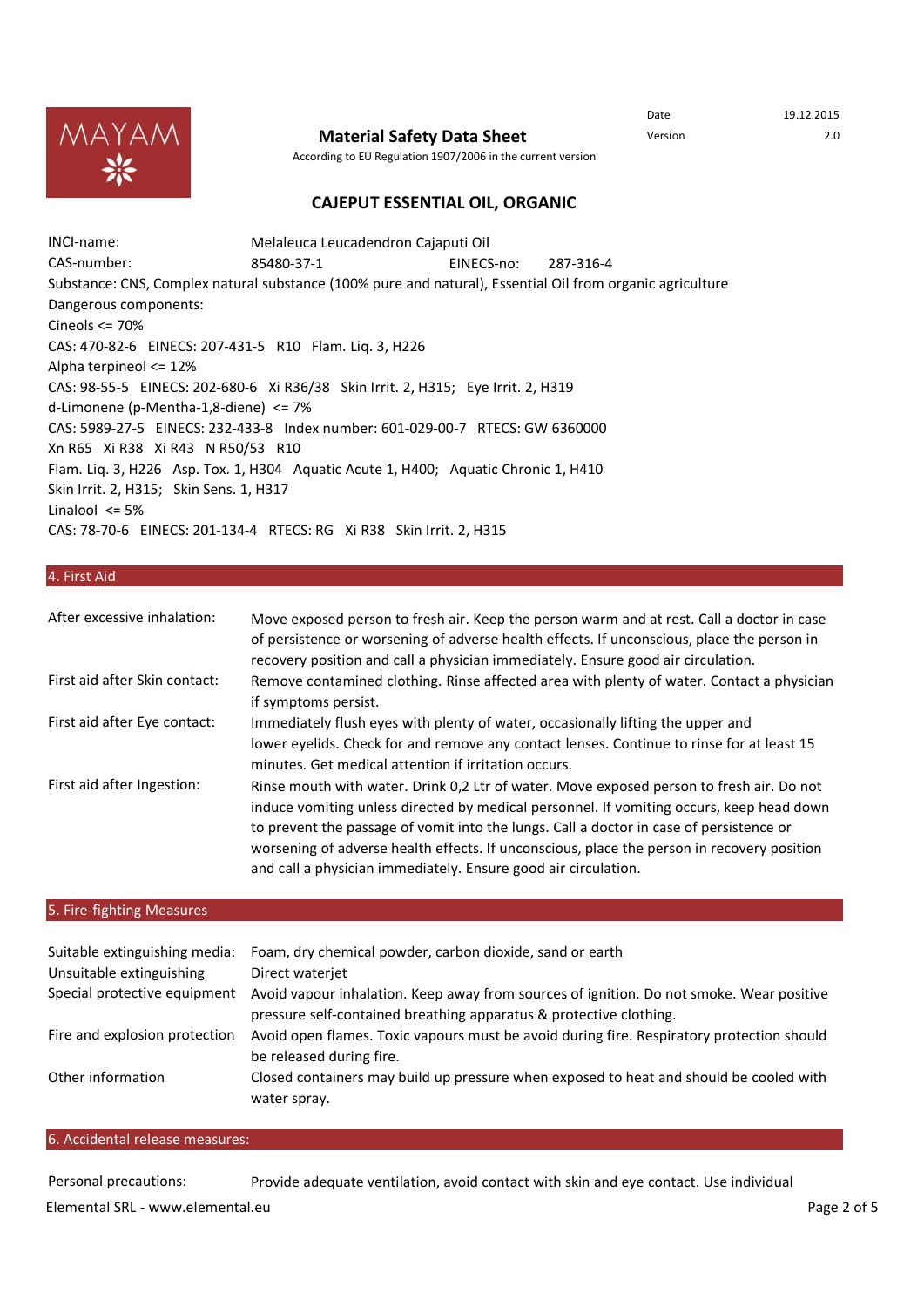

## **Material Safety Data Sheet** Version Version 2.0

Date 19.12.2015

According to EU Regulation 1907/2006 in the current version

## **CAJEPUT ESSENTIAL OIL, ORGANIC**

|                                  | protective equipment (safety glasses, waterproof-boots, suitable protective clothing). Don't<br>smoke. Prevent any contact with hot surfaces (see rubric 8). |
|----------------------------------|--------------------------------------------------------------------------------------------------------------------------------------------------------------|
| <b>Environmental precautions</b> | Shut off source. Prevent product from entering sewerage, water courses or low                                                                                |
| Land spill:                      | lying areas. Take measures to reduce or prevent effects on ground water.                                                                                     |
|                                  | Gather product mechanically if possible. Bind remainings of the product with                                                                                 |
|                                  | sand or other appropriate absorbent and remove. Dispose of product and contaminated                                                                          |
|                                  | absorbents in suitable containers, as directed in section 13.                                                                                                |
| Water spill:                     | Confine the spill immediately with booms. Warn other ships. Notify port and                                                                                  |
|                                  | other relevant authorities. Remove from the surface by skimming or with suitable                                                                             |
|                                  | absorbents. In running waters, apply appropriate dispersants in accordance<br>with local regulation.                                                         |
| Methods for cleaning up:         | Contain spilled material, cover with an inert, non-combustible, inorganic, absorbent<br>material and destroy according to the regulation in force.           |

## 7. Handling and Storage

| To avoid splashing into the eyes and mucous membranes and following the arrangement of                                                                                                     |
|--------------------------------------------------------------------------------------------------------------------------------------------------------------------------------------------|
| the workplace and manipulations, wearing glasses and special clothing may be indicated. It                                                                                                 |
| is prohibit smoking in areas where they are handled. Do not heat with a naked flame or                                                                                                     |
| expose their vapors to a flame or other sources of ignition (eg electrical equipment). Do not<br>abundantly breathe vapors. Large spillages should be contained with sand or inert powder. |
| Store in cool, dry and ventilated area, away from heat sources, sparks and open flames,<br>protected from light in tightly closed original container                                       |
|                                                                                                                                                                                            |

## 8. Exposure Controls and Personal Protection

| Respiratory protection: | Avoid to breath directly on the product. Ensure a good ventilation of the workroom.                                                                                |  |  |
|-------------------------|--------------------------------------------------------------------------------------------------------------------------------------------------------------------|--|--|
|                         | Suitable respiratory protective device recommended, EN 149 approved respirator.                                                                                    |  |  |
| Hand protection:        | Use protective gloves                                                                                                                                              |  |  |
| Eye protection:         | Avoid contact with eyes. Use eye protectors designed to protect against liquid splashes<br>Before handling, wear safety goggles in accordance with standard EN166. |  |  |
|                         |                                                                                                                                                                    |  |  |
| Physical protection:    | Use individual protective equipment                                                                                                                                |  |  |
|                         | offma                                                                                                                                                              |  |  |

世

 $\bigotimes$ 

N S

## 9. Physical and Chemical Properties

| Appearance:               | liquid at room temperature |
|---------------------------|----------------------------|
| Colour:                   | colourless to yellow pale  |
| Odour:                    | typical                    |
| Flash point:              | +45°C closed cup           |
| Specific gravity at 20°C: | $0.897 - 0.925$            |
| Refractive index at 20°C: | $1.458 - 1.472$            |
| Optical rotation at 20°C: | $-4^\circ$ to $+2^\circ$   |

Elemental SRL - www.elemental.eu entry and the state of 5 contract the Page 3 of 5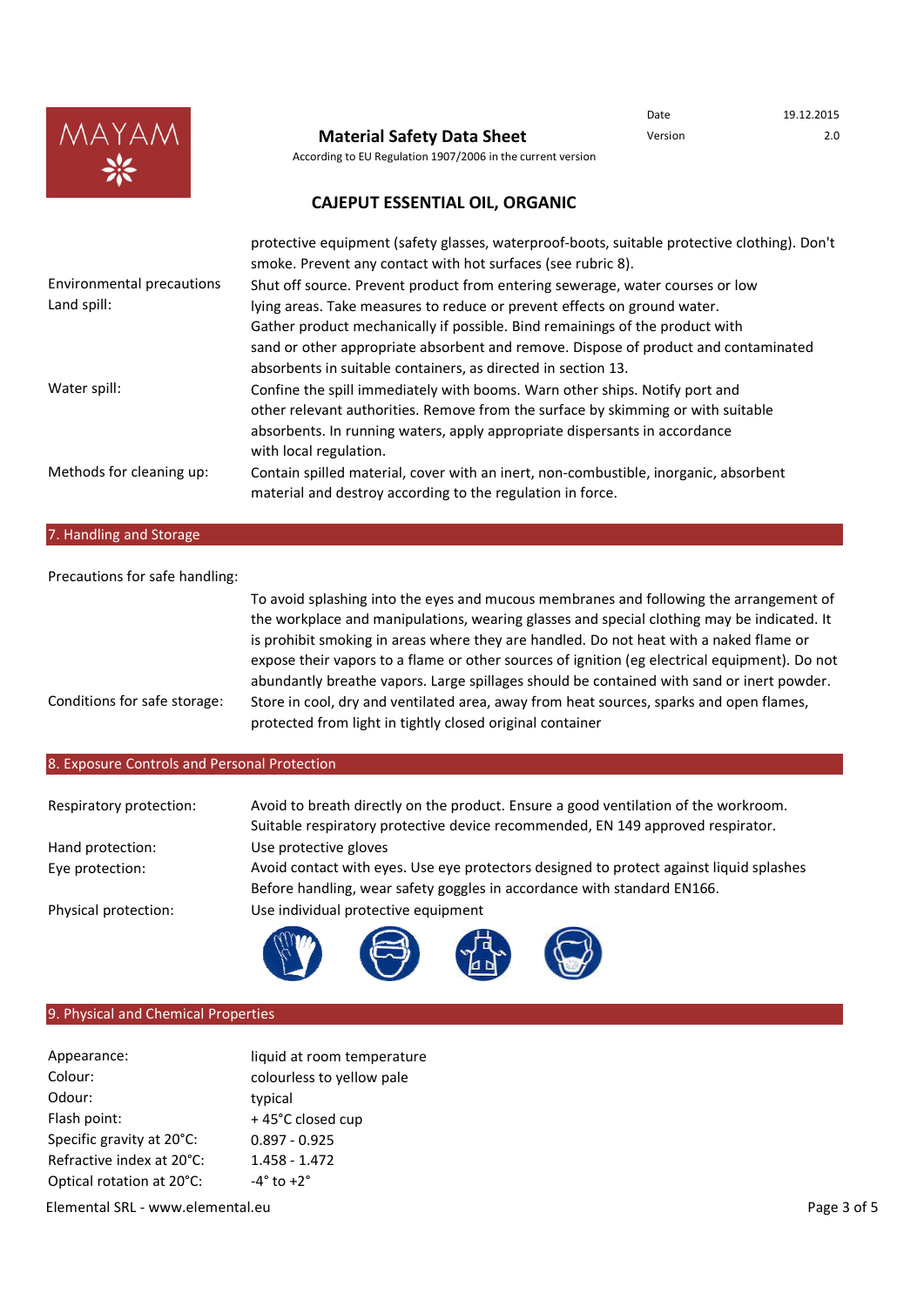

## **Material Safety Data Sheet** Version 2.0

According to EU Regulation 1907/2006 in the current version

## **CAJEPUT ESSENTIAL OIL, ORGANIC**

Solubility(ies):

insoluble in water; soluble in ethanol and vegetable oil

#### Stability: Reactivity: Conditions to avoid: Substances to avoid: No significant modifications, respecting the storage conditions (see rubric 7). 10. Stability and Reactivity Avoid contacts with strong acids, alkali or oxidizing agents. This product is stable to shock, vibration and pressure under normal conditions of use. In the presence of light and heat, oxidation can occur. Do not heat to high temperature. Do not expose sealed containers in the sun. Keep away from sources of ignition.

### 11. Toxicological Information

| Ill effect by absorption:                                          | LD org. 50:    | $>5000$ mg/kg (rbt)                                                                                                         |
|--------------------------------------------------------------------|----------------|-----------------------------------------------------------------------------------------------------------------------------|
| Ill effect by dermal contact:                                      | LD derm. 50:   | 3870 mg/kg (rat)                                                                                                            |
| <b>IFRA</b> restrictions:                                          | Not available  |                                                                                                                             |
|                                                                    |                | Primary irritant effect: On the skin: Irritant to skin and mucous membranes. On the eye: No specific health warnings noted. |
|                                                                    |                | Ingestion: Harmful if swallowed.May be fatal if swallowed and enters airways. Inhalation: No specific health warnings       |
| noted. Sensitization: Sensitization possible through skin contact. |                |                                                                                                                             |
| Germ cell mutagenicity:                                            | Not available  |                                                                                                                             |
| Carcinogenity:                                                     | Not available  |                                                                                                                             |
| Reproductive toxicity:                                             | Not available  |                                                                                                                             |
| Residual solvents:                                                 | not applicable |                                                                                                                             |
|                                                                    |                |                                                                                                                             |

#### 12. Ecological Information

Prevent contamination of soil, ground and surfacewater. Biodegradability not determined. Mobility in soil not determined. Toxic to aquatic organisms, resulting in long-term adverse effects.



Date 19.12.2015

| 13. Disposal Considerations |                       |                                                                                        |  |  |
|-----------------------------|-----------------------|----------------------------------------------------------------------------------------|--|--|
| Recommendation:             | into the environment. | In accordance with local environmental laws. Avoid disposing into drainage systems and |  |  |
| 14. Transport Information   |                       |                                                                                        |  |  |
|                             |                       |                                                                                        |  |  |
| UN no:                      | 1169                  |                                                                                        |  |  |
| Road (ADR/RID):             |                       | III, Class 3, Label 3, 1169, EXTRACTS, AROMATIC, LIQUID, Environmentally HAZARDOUS     |  |  |
| Air (IATA/ICAO):            |                       | III, Class 3, Label 3, EXTRACTS, AROMATIC, LIQUID                                      |  |  |
| Sea (IMDG):                 |                       | Class 3, EXTRACTS, AROMATIC, LIQUID, Marine pollutant                                  |  |  |
| MARPOL73/78                 | Not applicable        | Tunnel restriction code D/E                                                            |  |  |

#### 15. Additional Regulatory Information

Safety, health and environmental regulations/legislation specific for the substance or mixture Labelling according to Regulation (EC) No 1272/2008. Hazard statements: Please refer section 2. Elemental SRL - www.elemental.eu entitled and the state of 5 and 2 of 5 and 2 of 5 and 2 of 5 and 2 of 5 and 2 of 5 and 2 of 5 and 2 of 5 and 2 of 5 and 2 of 5 and 2 of 5 and 2 of 5 and 2 of 5 and 2 of 5 and 2 of 5 and 2 o